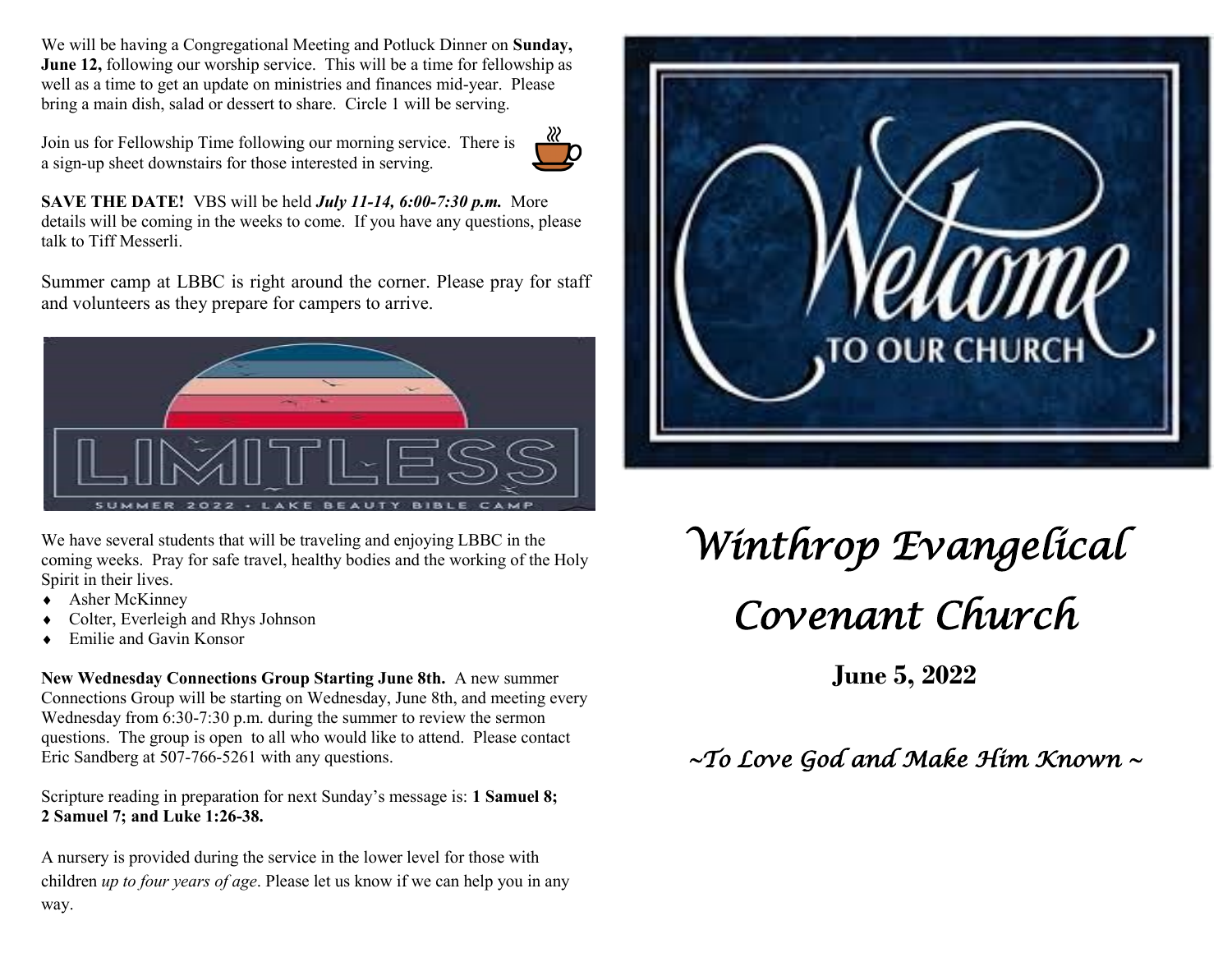#### **Prayer Points**

#### Prelude

#### Call To Worship

Opening Hymn: #58 "I Sing the Mighty Power of God"

Welcome and Announcements

Songs of Praise

Pastoral Prayer

Scripture Reading: Exodus 25:1-9

Message: **"God's Presence on Earth"** Pastor Gilkinson

Special Music: Dale Boyum

Communion

Closing Hymn: #10 "Immortal, Invisible, God Only Wise"

Benediction

**Office**: 507.647.5777 | **Pastor's Cell:** 507.995.7471

**Website**: [www.wincov.org](http://www.wincov.org) | e**mail:** wincov@gmail.com

Mailing Address: Winthrop Evangelical Covenant Church P.O. Box 486, 107 W. Third Street Winthrop MN 55396

### **Leadership Team Members Ministry Team Members**

Marlys Woods, Vice Chair **Bix Baker**, Outreach Ministries

Eric Sandberg, Chair **June Oman, Worship Ministries** Delaine Elseth, Financial Officer **Dan & Tiffany Messerli, Education Mins.** Becky Baker, Secretary The Books and Fac. Dale & Betty Boyum, Properties and Fac. Phil Konsor Chuck & Barb Peik, Care Ministries

#### **Home**

#### **Please Pray For**:

- Becky's friend, **Judy**, and her health concerns.
- **Bernie Boyum** as she recovers from surgery.
- **Bridget Kavan** as she seeks wisdom regarding what school to attend.
- Praise for **Annette Sandberg** as she's doing well.
- **Keira Sandberg** is having a follow up procedure on June 9th, asking prayer
- that her condition has improved.
- Gary Schafer's cousin, **Allen,** who has been diagnosed with cancer.
- **Jan Gerold,** George Gerold's mom, is now home.
- Heidi Gerold's mom, **Jennifer,** continues her cancer treatments.
- **College Student:** Jenna Kavan is attending Nova Academy in Mankato.

#### **Those in need of health and strength:**

| Alex Fenske                      | Sue Meuleners                 |
|----------------------------------|-------------------------------|
| Darwyn (Delaine Elseth's cousin) | Harlan (Greg Elseth's cousin) |

#### **Prayer Request from the Care Ministry:**

Karen Benson has had some complications after her recent shoulder surgery. She is now having to have dialysis three times a week. Please keep her in your prayers. If you wish to send a card, her address is 5800 St. Croix Avenue North, Apt. C-513, P. O. Box 486, Golden Valley, MN 55422. No phone calls at this time please.

#### **World**

We all love seeing how God is using His people in the Covenant Church to connect with and show His love to others. Another mission group that has also been active all over the world is Operation Mobilization or OM, which trains teams to share Christ's love & help create what they call "vibrant communities "or ones that regularly worship, pray, baptize, serve others, study the Bible, witness, and train other disciples. Question: are WE a vibrant community??? Their vision is threefold:

\*To GO BOLDLY by activating the whole church to be full participants in the mission of God.

\*To SOW BROADLY using digital, emerging, and legacy media to share the gospel.

\*To TRANSFORM TOTALLY by bringing physical, spiritual, social, and emotional healing to all people.

OM is working with Ukrainian refugees in Poland, Moldova, Hungary, and Romania. These refugees have left homes, husbands, loved ones, and you might say, pieces of themselves behind and it shows on their faces. What they desperately need is peace, a conversation with someone, to be seen as human, listened to, and prayed with. Pray for peace in Ukraine AND for people to come to Jesus!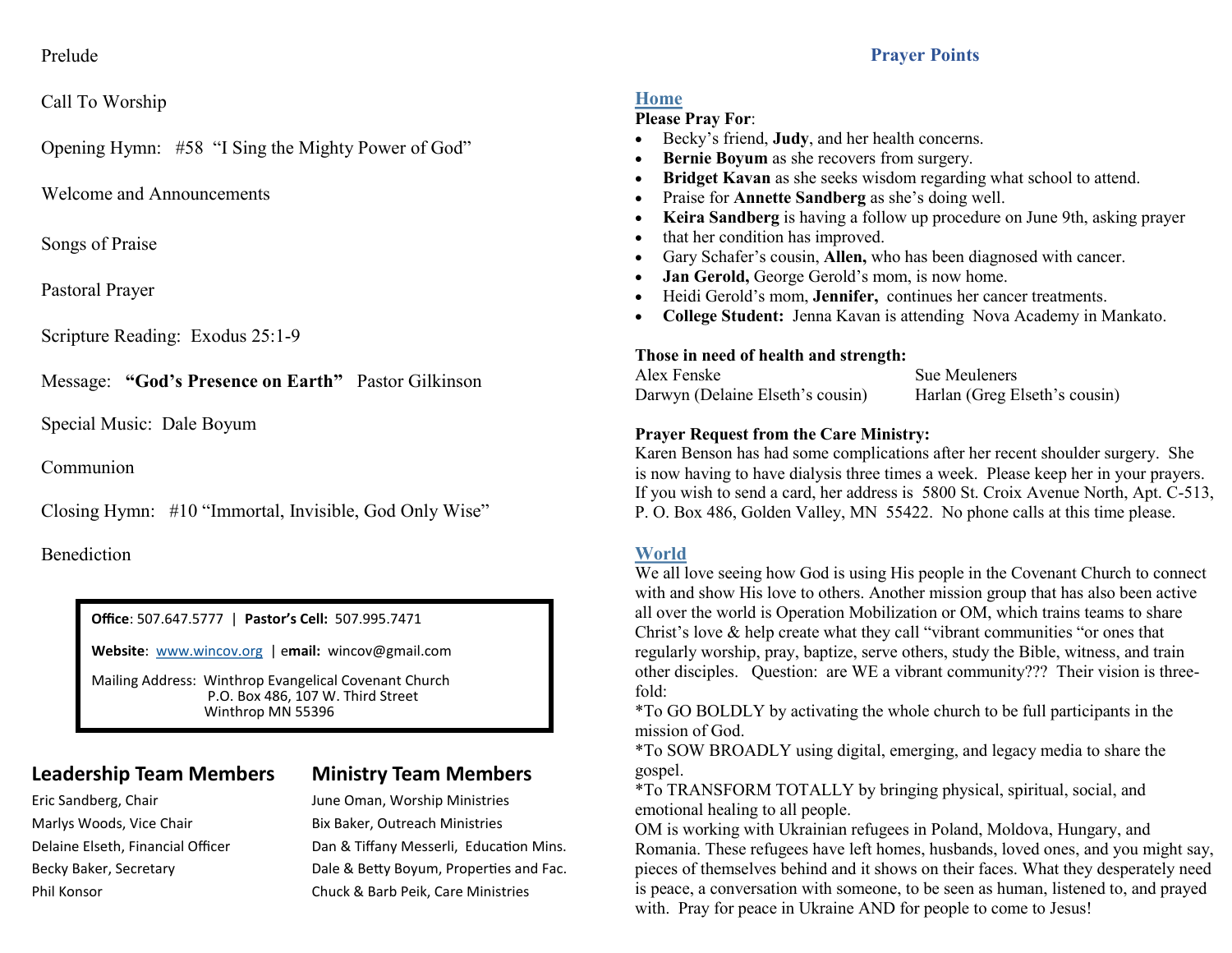# **Sunday Servants**

## **Sunday Servants**

| <b>Service</b>                       | June 5                                                      | June 12                                             | <b>Service</b>                | June 5                                                      | June 12                                             |
|--------------------------------------|-------------------------------------------------------------|-----------------------------------------------------|-------------------------------|-------------------------------------------------------------|-----------------------------------------------------|
| Piano/Organ                          | June Oman                                                   | Delaine Elseth                                      | Piano/Organ<br>June Oman      |                                                             | Delaine Elseth                                      |
| <b>Greeters</b>                      | Chuck & Bark Peik                                           | Joanne Redman                                       | <b>Greeters</b>               | Chuck & Bark Peik                                           | Joanne Redman                                       |
| <b>Scripture Reader Stephen Ruff</b> |                                                             |                                                     | Scripture Reader Stephen Ruff |                                                             |                                                     |
| <b>Sound Booth</b>                   | Phil Konsor                                                 | Eric Sandberg                                       | <b>Sound Booth</b>            | Phil Konsor                                                 | Eric Sandberg                                       |
| <b>Clothes Closet</b>                | 6/11 Barb Peik and Judy<br>Schafer                          | 6/18 Teri Ahlstrand, Eric<br>& Keira Sandberg       | <b>Clothes Closet</b>         | 6/11 Barb Peik and Judy<br>Schafer                          | 6/18 Teri Ahlstrand, Eric<br>& Keira Sandberg       |
| <b>Nursery</b>                       | Bix & Becky Baker,<br>Anna Meuleners and<br>Sophie McKinney | Sondra & Rebecca<br>Redman, Asher & Eme<br>McKinney | <b>Nursery</b>                | Bix & Becky Baker,<br>Anna Meuleners and<br>Sophie McKinney | Sondra & Rebecca<br>Redman, Asher & Eme<br>McKinney |
| <b>Snacks</b>                        | Corey & Victoria Schauer Sue Meuleners                      |                                                     | <b>Snacks</b>                 | Corey & Victoria Schauer Sue Meuleners                      |                                                     |
| <b>Count Team</b>                    | <b>June Delaine Elseth</b>                                  | July                                                | <b>Count Team</b>             | <b>June Delaine Elseth</b>                                  | July                                                |
|                                      | <b>Sanctuary Floral June Eme McKinney</b>                   | <b>July Judy Schafer</b>                            |                               | <b>Sanctuary Floral June Eme McKinney</b>                   | <b>July Judy Schafer</b>                            |

# **Weekly Calendar Weekly Calendar**

| Sun. June 5  | $9:30$ am<br>$11:00$ am | Worship Service<br>Fellowship Time                            | Sun. June 5  | 9:30 am Worship Service<br>11:00 am Fellowship Time                     |
|--------------|-------------------------|---------------------------------------------------------------|--------------|-------------------------------------------------------------------------|
| Wed. June 8  | $6:30 \text{ pm}$       | Connections Group                                             | Wed. June 8  | 6:30 pm Connections Group                                               |
| Sat. June 11 | $9:00$ am               | Clothes Closet                                                | Sat. June 11 | 9:00 am Clothes Closet                                                  |
| Sun. June 12 | $9:30$ am<br>11:00 am   | <b>Worship Service</b><br>Congregational Meeting with Potluck | Sun. June 12 | 9:30 am Worship Service<br>11:00 am Congregational Meeting with Potluck |